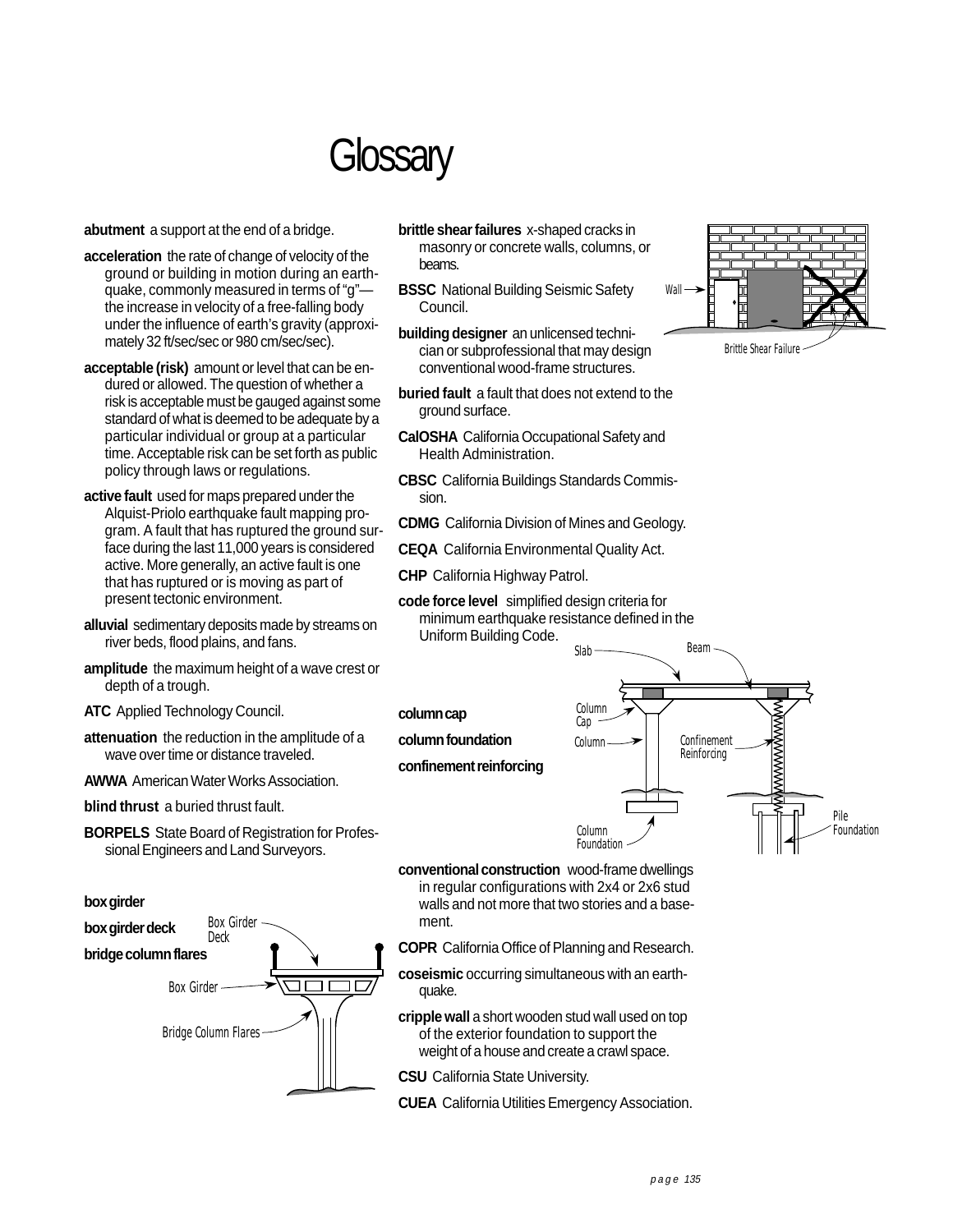**CUREe** California Universities for Research in Earthquake Engineering.

**dangerous building** see "unsafe building."

- **deck loading** the car and truck loads used to design or evaluate a bridge deck and its supports.
- **design earthquake** the theoretical earthquake and its associated shaking used to establish design standards for structures—typically an earthquake whose shaking has only a 10 percent chance of being exceeded in 50 years.
- **design professional** a licensed architect, civil engineer, or structural engineer.
- **design response spectrum** a method of characterizing a design earthquake for use in dynamic analysis for a range of structural periods of vibration.
- **design specifications** the criteria for the design of a structure.
- **design-build procedure** contracting method whereby the designer is hired as part of the builder's team.
- **designer of record** the design professional who has signed plans to indicate that he or she is responsible for their overall adequacy.
- **deterministic design method** a process in which one or more earthquakes are selected as the target for designing an earthquake-resistant structure. The target earthquake is usually selected by considerations of the historical seismicity record and physical characteristics of the seismic sources. Various characteristics of the target earthquake are then described in specific terms (for example, magnitude and peak ground motions). The deterministic method does not consider the likelihood of the occurrence of the target earthquake, nor does it offer any insight into the importance of the target earthquake compared to other possible seismic hazards, such as those that could be caused by smaller but closer earthquakes or larger but more distant earthquakes. Also see "probabilistic design method."
- **diaphragm** a horizontal or nearly horizontal bracing system, such as a floor or roof, acting to transmit lateral forces to the vertical force resisting parts of a building.
- **displacement** the distance a point on the ground is moved during an earthquake.
- **DSOD** Division of Safety of Dams—a division of California Department of Water Resources.
- **duration** length of shaking during an earthquake, measured in seconds.
- **dynamic analysis** a method of evaluating a structure's response to ground motion that accounts for its natural tendencies to vibrate.
- **earthquake fault zone** as used on Alquist-Priolo earthquake fault maps, it is a zone 500 feet wide on both sides of an active fault.
- **EERI** Earthquake Engineering Research Institute.
- **effective peak acceleration** reduced levels of acceleration after spikes of high-frequency acceleration have been truncated to account for the effect that rigid foundations tend to screen out very high frequencies recorded in free-field ground motion.

**EIR** environmental impact report.

**elastic spectra** more than one design response spectrum for structures that respond to ground shaking without damage.

**engineer of record** see "designer of record."

**engineered fill** earth fill designed by an engineer.

- **epicenter** the point on the earth's surface directly above the focus of an earthquake.
- **ERB system** earthquake resistant bracing system—an anchoring system, bracing system, or other device designed and constructed, or represented as having been designed and constructed, for the purpose of protecting the health and safety of the occupants of and reducing damage to a mobile home or manufactured home in an earthquake.
- **essential services building** any building that is used or designed to be used as a fire station, police station, emergency operations center, California Highway Patrol office, sheriff's office, or emergency communication dispatch center.

**expansion joint** a

it to expand and contract with hot and cold temperatures.



rock along which there has been an observable amount of displacement.

**fault rupture** the breaking of the ground along a fault during an earthquake.

**FEMA** Federal Emergency Management Agency.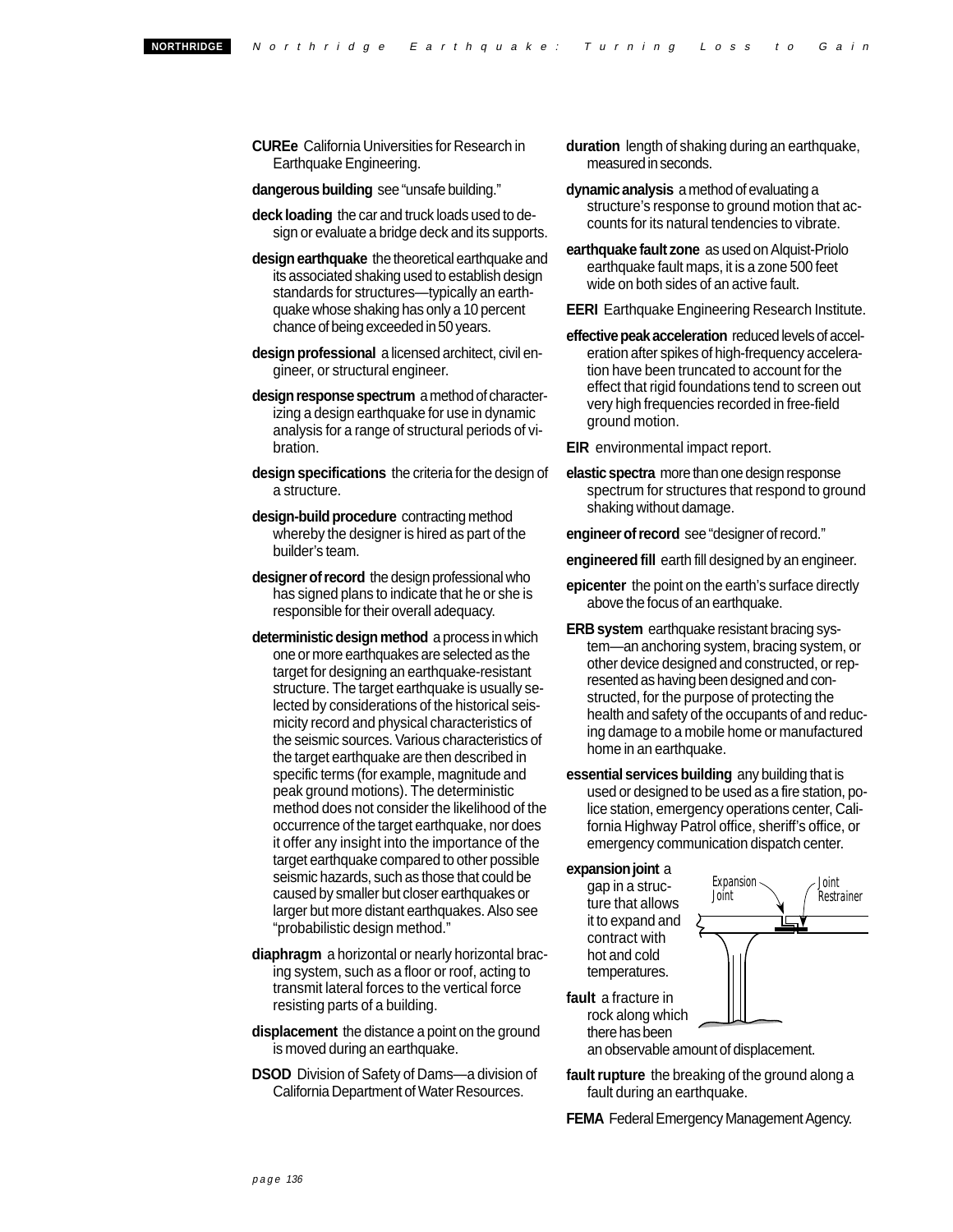G l o s s a r y **NORTHRIDGE** 

- **flexural failure** the manner in which a structure loses strength and stiffness by bending during an earthquake.
- **focus** the location (underground) at Flexural<br>which fault run- Failure which fault rupture commences.



**fold** a bend in rock.

- **fracture zone** a zone in which fault rupture has taken place.
- **free field** a site with recorded groundshaking that is not influenced by the shaking of structures.
- **frequency** number of vibrations per second.
- **functional-evaluation level** a design specification that is intended to maintain a structure's ability to function after an earthquake.
- **general plan** a city or county plan for the physical development of the jurisdiction.
- **geodetic data** measured movement of the earth's crust.
- **geomorphic indicator** land form that indicates the presence of a fault or faults.
- **geomorphology** the description and interpretation of land forms.
- **geophysical data** information gathered from a specified area—physical properties and relationships unique to the area mapped by one or more methods.
- **girder** a horizontal structural member that spans supports.
- **green tag** a placard that describes a post-earthquake safety evaluation of a building that is safe for occupancy.
- **ground deformation** permanent alteration of the ground surface.
- **ground displacement** the distance a point on the ground moves during earthquake shaking.
- **hardening** generally no longer used—includes retrofitting, strengthening, or bracing to resist earthquakes.
- **hazard** a natural phenomenon, such as shaking or ground deformation (liquefaction, landslides, and settlement), resulting directly or indirectly from earthquakes that can cause injury or harm. Buildings that might collapse are structural hazards; light fixtures, shelving, and

sprinkler systems that might fail are nonstructural hazards.

**hazardous building** a building that a qualified professional has determined to have a high likelihood of posing a significant threat of death or injury from total collapse, partial collapse, falling hazards, blocked passages, or the release of hazardous materials in the event of a major earthquake. Hazardous buildings are not so unsafe as for governments to preclude occupancy.

- **HCD** Department of Housing and Community Development. Hinge
- **high-deposition electrode** a tool that welds steel members of a structure quickly.
- **hinge** a bridge support  $\left|\frac{1}{10}\right|$  Hinge that allows ends of Bridge girders to rotate. Abutment
- **hinge restrainer** a bridge design or retrofit measure that keeps hinges from spreading apart too much during shaking.
- **historic building** any building deemed important to the history, architecture, or culture of an area as determined by an appropriate governmental agency.
- **HUD** Department of Housing and Urban Development.
- **HVAC** heating, ventilation, and air conditioning.
- **ICBO** International Conference of Building Officials.
- **inspection** review of construction in progress to ensure compliance with approved plans and specifications.
- **intensity** a measure of ground shaking obtained from the damage done to structures, changes in the earth's surface, and reports of persons' experience of the shaking.
- **JCAHO** Joint Committee on the Accreditation of Healthcare Organizations.
- **joint restrainer** a bridge design or retrofit feature that keeps bridge joints from spreading apart too much during shaking (see "expansion joint").
- **joists** small beams supporting a roof or floor.
- **landslide** the perceptible downward sliding or falling of a relatively dry mass of earth, rock, or mixture of the two.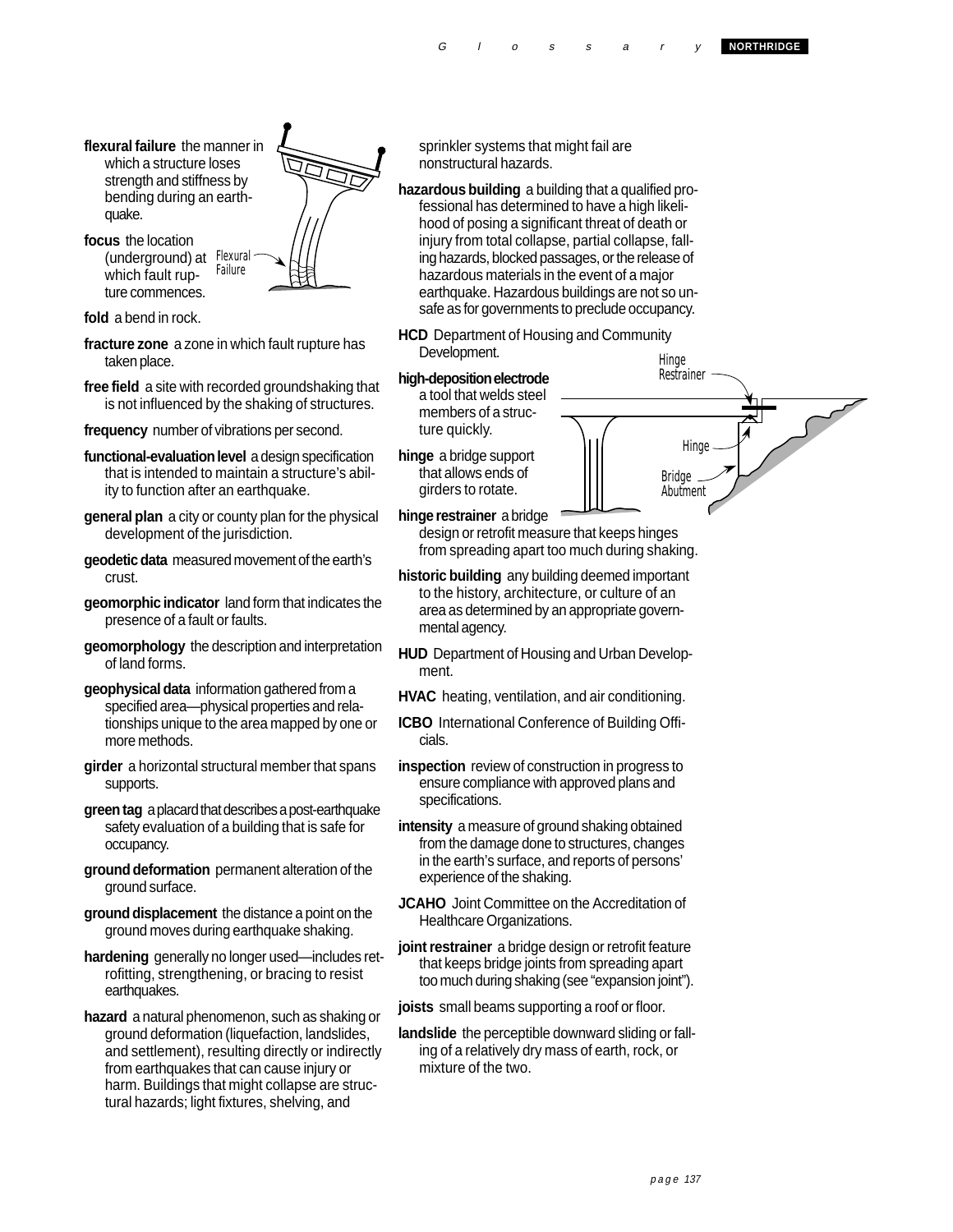- **landsliding** the occurrence of landslides in an earthquake, often carrying buildings, trees, and roads along with it.
- **lateral slip** horizontal movement along a fault.
- **lateral spreading** sideways movement of earth materials and overlying structures during an earthquake.
- **lateral force path** the sequence of elements and connections in a structure that is meant to carry and distribute side-to-side forces.
- **lateral force resisting system** the part of the structural system assigned to resist side-to-side forces.
- **left lateral fault** a strike-slip fault on which the displacement of the far block is to the left when viewed from either side.
- **licensing board** term used for boards of registration in the Department of Consumer Services such as the Board of Registration for Professional Engineers and Land Surveyors, Board of Architectural Examiners, Board of Registration for Geologists and Geophysicists, and Contractors' State Licensing Board.
- **life safety** the building performance objective that is the primary basis for building code requirements.
- **lifelines** services that are vital to the health and safety of the community and the functioning of an urban industrial society (electric power lines, water lines, gas lines, roads, communication channels, railroads).
- **liquefaction** the process that occurs when earthquakes shake loose, wet, sandy soil so it loses strength, allowing building foundations to sink or sloping ground to move laterally.
- **magnitude** a measure of an earthquake's size in terms of the energy released.
- **major engineered buildings** large, complex buildings that have been designed by architects or engineers.
- **microseismicity** the occurrence of small-magnitude earthquakes.
- **minimum-performance bridge** a bridge for which failure or loss of function would have acceptable consequences after a design earthquake.
- **moderate earthquake** earthquake between magnitudes 5.5 and 7.0.
- **moment magnitude (M<sub>W</sub>)** a measure of earthquake size in terms of the leverage of the forces

across the area of the fault slip. The rigidity of the rock times the area of faulting times the amount of dip.

- **mutual aid** cooperation among government agencies to provide resources to a stricken agency in a disaster.
- **near field** a mathematical term describing the shaking associated with a propagating wave. It is determined by analyzing seismograms recorded close to a fault.
- **near-source area** the area of the ground surface lying above and adjacent to the fault plane. Its horizontal extensions from the fault are about the same as the depth of the rupture on the fault. When the fault is inclined, the area on the ground surface is described by the vertical projection of the fault plane to the surface plus depth-related extensions. In instances where the fault does not break the ground surface, the near-source area also includes the ground surface lying above the extension of the fault plane to the surface. The ground surface in the nearsource area generally will be warped permanently by the movement of the fault.
- **near-source effects** ground motion in the nearsource area is characterized by high accelerations, pulses of large velocity, and permanent tectonic displacement. The nature of ground motion is related to the direction and mechanics of the fault rupture as well as the path of the seismic wave to the surface. The characteristics of near-source shaking do not follow the "normal" attenuation relationships used to describe shaking at more distant points.
- **NEHRP** National Earthquake Hazards Reduction Program.
- **NIBS** National Institute for Building Standards.
- **NOAA** National Oceanic and Atmospheric Administration.
- **nonductile** brittle, prone to sudden instability, loss of strength, stiffness, failure, and collapse.
- **nonductile concrete frame** concrete beams and columns used in structures built before 1973.
- **nonlinear response** the way a building reacts to ground shaking.
- **nonstructural elements** referring to ceiling, mechanical, electrical, and architectural building elements.
- **nonstructural hazard** nonstructural elements that might fail in an earthquake.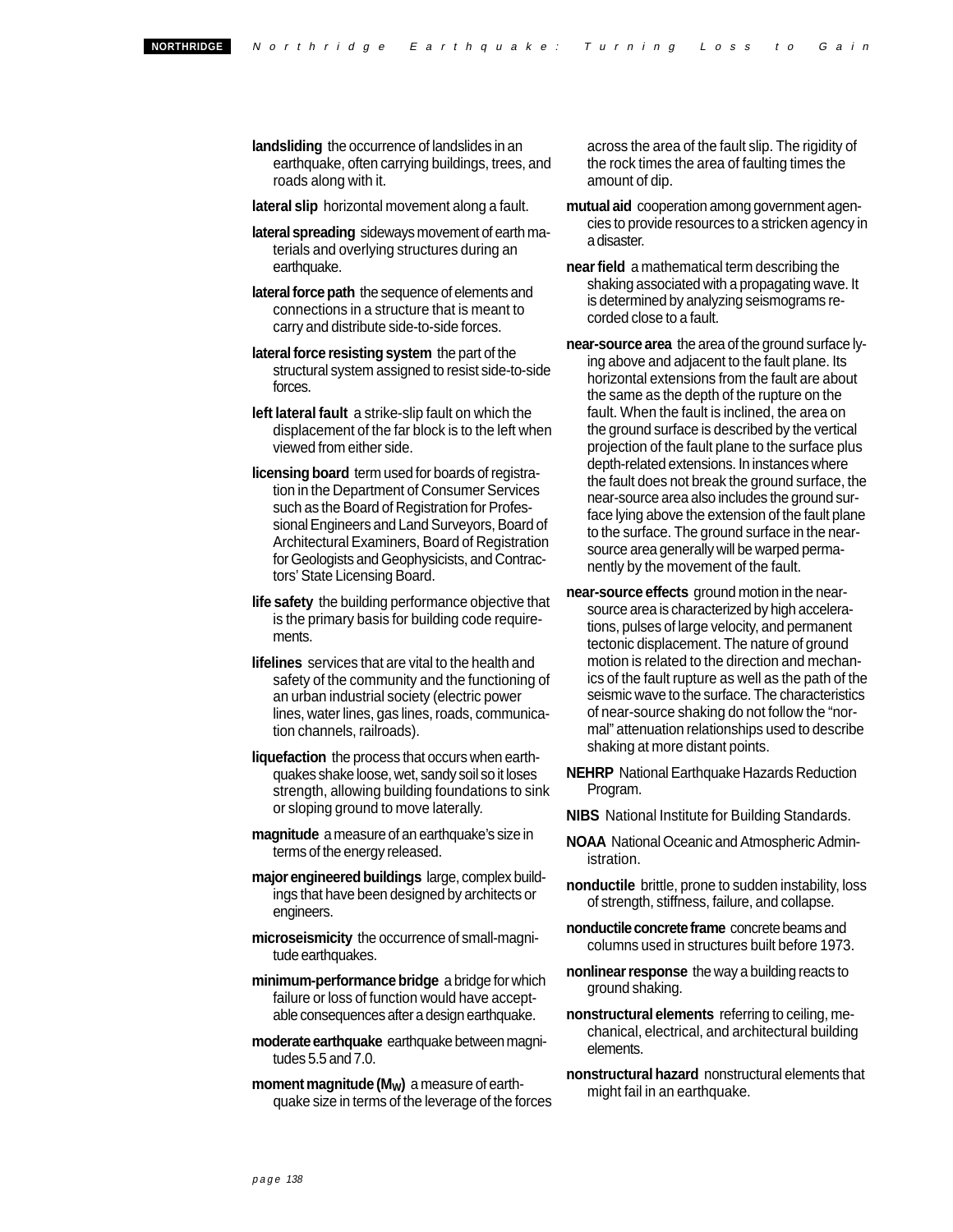- **OASIS** Operational Area Satellite Information System—a statewide emergency management information system.
- **occupiable** referring to a structure that can be occupied without excessive risk to life after a disaster.
- **OSHPD** Office of Statewide Health Planning and Development.
- **out of plane** perpendicular to a wall.
- **out of plumb** not straight up and down, skewed, or distorted.
- **peak acceleration** maximum rate of change of velocity during shaking.
- **peer review** review by professionals with similar expertise in a specific subject area.
- **performance objectives** what an owner wants his or her building to achieve during a design earthquake.
- **period** the time interval between crests in a wave pattern.
- **permanent ground deformation** a general term for the process of making folds in rocks—the faulting, shearing, compression, or extension of rocks as the result of various earth forces.
- **phase velocity** the velocity with which an observable wave or wave crest is propagated through a medium—the product of wavelength and frequency.
- **pilaster** column embedded in a wall.
- **pile foundation** a steel, wood, or concrete element driven down through earth to provide support for a structure (see "column cap").
- **plan check** review of construction plans for conformance with the code.
- **plan review** same as plan check.
- **portable classroom** manufactured building for educational purposes.
- **post-tensioned** tightened after concrete has cured and hardened.
- **posting** placing a warning placard or notice on a hazardous, potentially hazardous, unsafe, or dangerous building. Notices on hazardous or potentially hazardous buildings should warn those who enter or pass nearby of the risk that the building presents; those on unsafe or dangerous buildings should prohibit entry as well as warning passersby.
- **potentially hazardous building** a building that is one of a general type that has historically performed poorly in earthquakes and can pose a significant threat of death or injury from total collapse, partial collapse, falling hazards, blocked passages, or the release of hazardous materials in the event of a major earthquake.
- **prereduced spectra** response spectra that have been reduced for a specific design criteria.
- **precast concrete** plain or reinforced concrete element cast in other than its final position in the structure.
- **pressure ridge** active small folds in rock related to tectonic pressure.
- **prestress condition losses** reduced tension in steel due to slip, creep, and elastic shortening.
- **prestressed concrete** reinforced concrete in which internal stresses have been introduced to reduce potential tensile stresses from loads.
- **probabilistic design method** analysis of the earthquake hazard that addresses the questions of how strongly and how often the ground will shake by considering all possible earthquakes that might affect the site. The range of ground motions at a site resulting from earthquakes that might occur on a variety of seismic sources is estimated by using an attenuation function to translate to the site through distance the ground motions associated with earthquakes that are considered. The rate of earthquake occurrence on each seismic source is also considered. Also see "deterministic design method."
- **probability** a quantitative description of the likelihood of an event occurring (for example, a hazard). Probabilities are derived by statistical methods. For example, the chance of a coin toss coming up heads is expressed as 50 percent, 50-50, or 1 in 2; all three expressions represent the same probability. Hazards, risks, and vulnerability are usually expressed and discussed in terms of the probability over a period of time. Frequently, the probabilities of earthquakes on different faults in an area are combined to determine the overall probability of earthquakes of a certain magnitude occurring in a given area. For example, geologists believe that there is a 67 percent chance that a magnitude 7 or greater earthquake will occur on one of the three major faults in the San Francisco Bay Area in the next 30 years.

**PUC** Public Utilities Commission.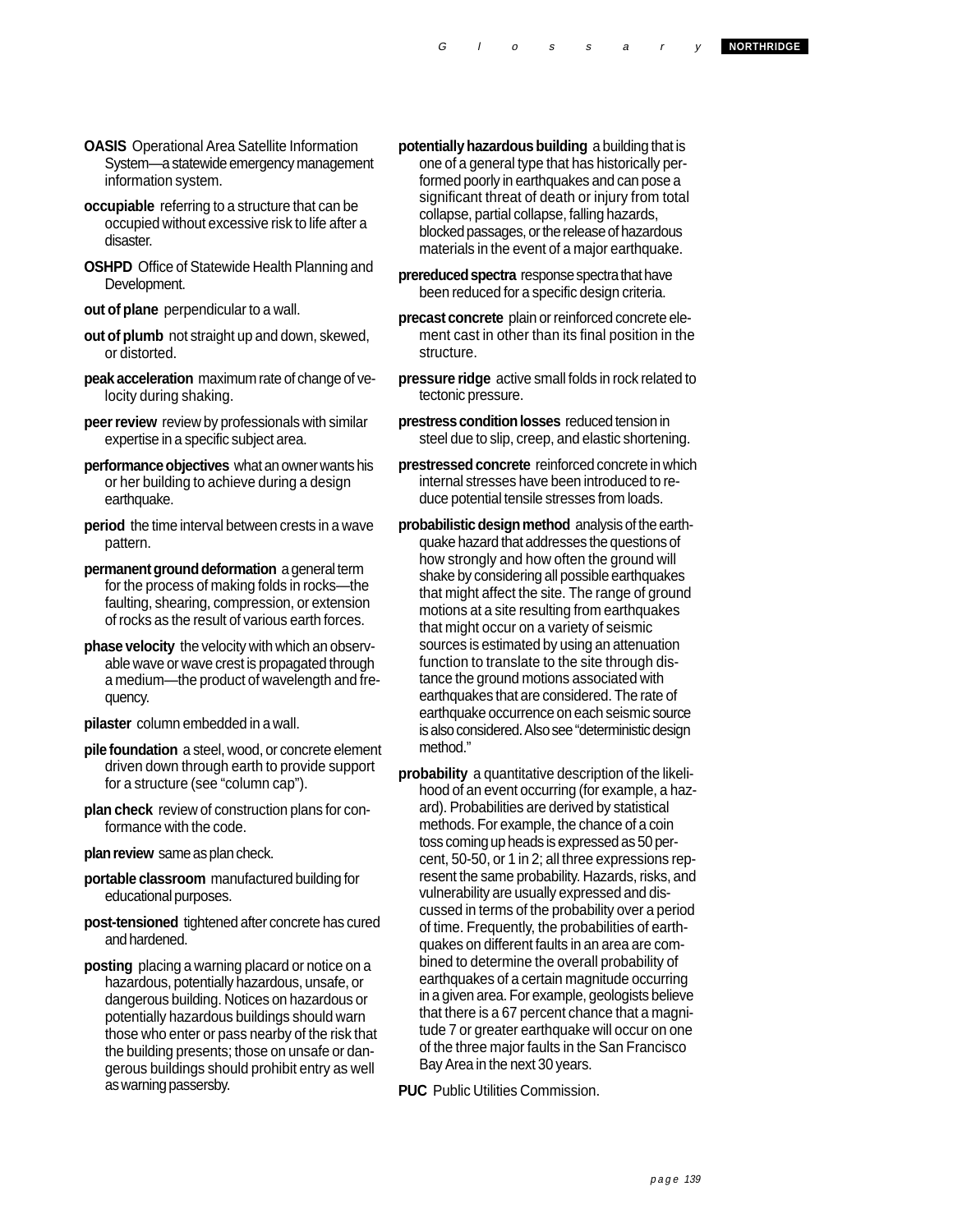## **purlins** see joists.

- **quality assurance program** a plan to maintain minimum levels of construction quality.
- **red tag** a placard that describes a post-earthquake safety evaluation for a damaged building that is unsafe to enter or occupy.
- **relocatable classroom** manufactured building on a temporary foundation. Also see "portable classroom."
- **residual stress** internal stresses in building elements left over from a manufacturing or erection process.
- **response spectra** graph showing how a range of structures will respond to given ground motions.
- **retrofit** to strengthen, brace, remove excess mass, or otherwise reduce or alter the seismic response of existing structures.
- **return period** the frequency with which a natural hazard can be expected to occur. This term is often misunderstood. If an earthquake of a specified magnitude on a particular fault has a calculated return period of 500 years, it means that, on average, over a very long period, the event will occur once every 500 years. It does not mean that events of the same or an even larger magnitude cannot occur more frequently than once in every 500 years or that other nearby faults will not have similar earthquakes. It does not preclude such events' occurring twice or more within a short time as happened in the San Fernando Valley between 1971 and 1994. Since many locations are threatened by several faults, the return period for strong shaking can be much shorter than the return period for an earthquake on a specific fault.
- **reverse fault** the rock above the fault plane (hanging wall) moves up and over the rock below (foot wall). See Figure 10.
- **right lateral fault** a strike-slip fault on which the displacement of the far block is to the right when viewed from either side.
- **Riley Act** law requiring state and local governments to issue building permits and to inspect building construction.
- **risk** exposure to a hazard and the probable outcome of combining a given hazard and a given vulnerability. The level of risk can be described as the probability of a specified loss over a given time. All Californians are exposed to

earthquake hazards and are therefore at risk, though their individual levels of risk vary considerably.

- **roof screen** a wall intended to shield roofmounted equipment from view.
- **SAC Joint Venture** a joint venture involving the Structural Engineers Association of California, the Applied Technology Council, and California Universities for Research in Earthquake Engineering.
- **safety-evaluation level** a design specification that intends to maintain life safety but tolerates damage during earthquakes.
- **sag pond** ponds occupying depressions along active faults.
- **sand boil** extrusion of sand onto the ground through fractures produced by earthquake shaking.
- **SEAOC** Structural Engineers Association of California.
- **Secretary for State and Consumer Services** a member of the Governor's Cabinet responsible for the State and Consumer Services Agency.
- **seiche** an oscillation of a body of water in an enclosed basin.
- **Seismic (base) isolation** a method of decoupling or isolating structures from their supports to reduce the transmission of ground motions to structures.
- **Seismic Hazards Mapping Act** a statewide seismic hazard mapping and technical advisory program to assist cities and counties in fulfilling their responsibilities for protecting the public health and safety from the effects of strong ground shaking, liquefaction, landslides, or other ground failure hazards caused by earthquakes.

**SFM** Office of the State Fire Marshall.

- **shallow fill** graded earth material used to raise or equalize the level of the ground, but limited in depth to several feet.
- **SHBSB** State Historical Building Safety Board (within the Division of the State Architect).
- **shear** internal stress in building ele-<br>ments that creates Failure diagonal tension and compression.

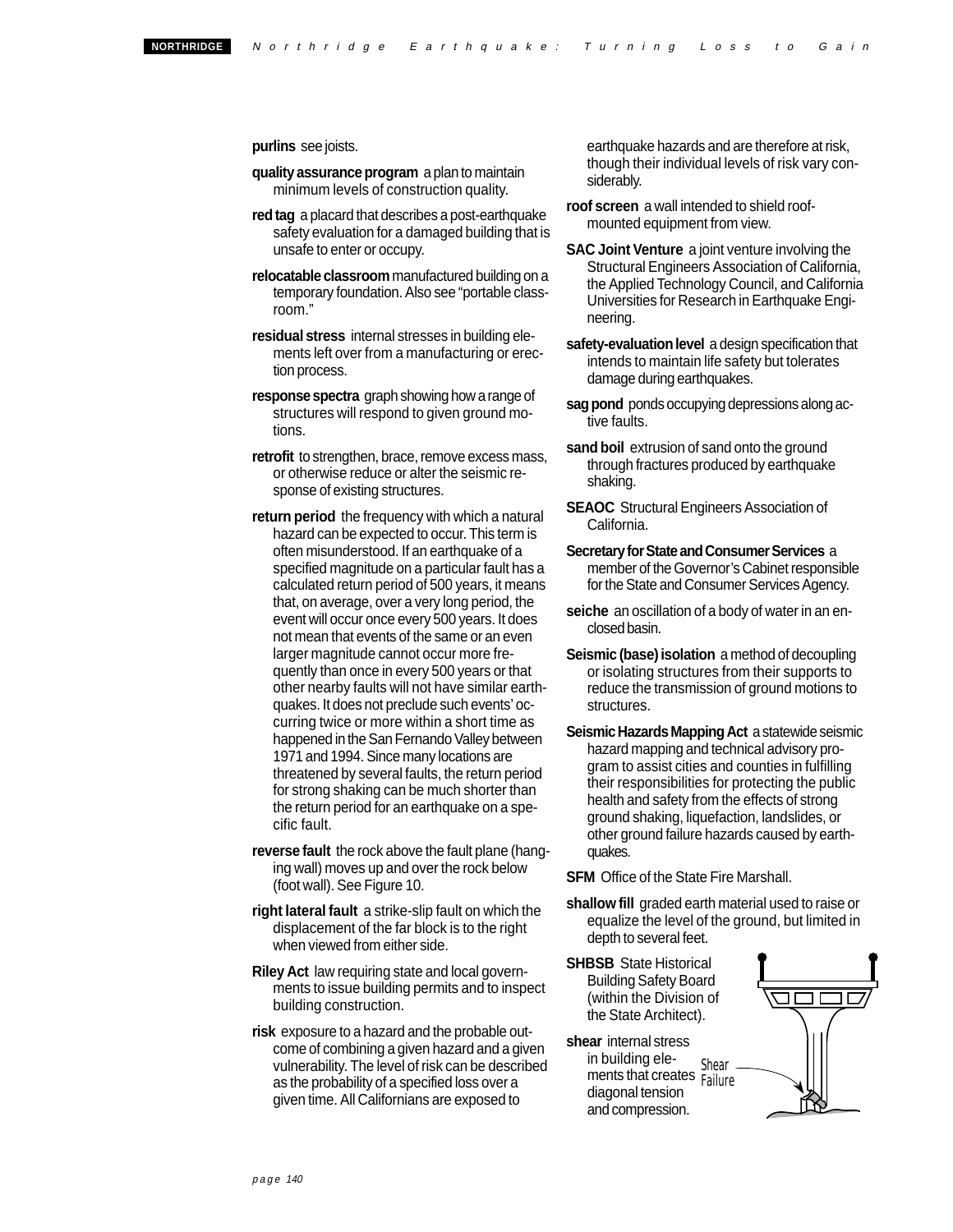- **shear failure** the manner in which a structure loses strength and stiffness through diagonal tension and compression during an earthquake.
- **shear wall** a wall designed to resist lateral forces parallel to the plane of the wall (sometimes referred to as a vertical diaphragm).
- **shell construction** thin-walled elements used to form structures.
- **shotcrete** pneumatically applied concrete.
- **sill plate** the wood wall member that rests on a foundation.
- **single-column pier** one tall, slender vertical bridge support.
- **slab** a thin, horizontal structural element.
- **slump** the downward slipping of a mass of rock or unconsolidated material.
- **SMIP or CSMIP** California Strong Motion Instrumentation Program (Division of Mines and Geology, Department of Conservation).
- **SoCalGas** Southern California Gas Company.
- **spread footing** a foundation that supports structural loads by bearing on soil.
- **strike-slip fault** a fault whose displacement is entirely horizontal.
- **structural engineer** a civil engineer with a minimum of three additional years of experience in structural design and with successful completion of a 16-hour examination administered by the Board of Registration for Professional Engineers and Land Surveyors.
- **structural hazard** structural elements, such as beams and columns, that might fail in an earthquake.
- **subsidence** settling of the ground surface downward without moving sideways. Subsidence can occur during an earthquake when the underlying soil consolidates from shaking.
- **subtle fault** faults with evidence of recent displacements and deformations that have been hidden by geologic processes such as erosion by wind and water.
- **supporting abutment** a structure at the approach to a bridge.
- **surface fault rupture** a fault that breaks the surface of the earth.
- **tectonic** large-scale deformation of the outer part of the earth's crust resulting from forces in the earth.
- **tectonic compression** compression caused by tectonic forces.
- **thrust fault** a reverse fault that is characterized by a low angle of inclination with reference to a horizontal plane.
- **tilt-up** a building with concrete walls cast on a slab at the building site and then raised into place.
- **Title 24** California regulations that include the building code and all state amendments to the code.
- **Title Act** State law that authorizes licensed professionals to use a particular title.
- **topography** the general configuration of a land surface, including its relief and the position of its natural and fabricated features.
- **tsunami** earthquake-caused water wave.
- **UBC** Uniform Building Code.
- **UC** University of California.
- **UCLA** University of California at Los Angeles.
- **uncertainty** the condition of having a degree of unreliability. Probabilities that are derived statistically depend on the amount and accuracy of the data being used; the smaller the amount of information or the more inaccuracies, the greater the uncertainty. Simple probability analyses of a coin toss have little or no uncertainty; complex probability statements for earthquakes have significantly larger degrees of uncertainty. Thus, actual probabilities or return periods are somewhat uncertain and may be considerably higher or lower than the calculated estimate.
- **unsafe building** a building that has conditions or defects described as "structurally unsafe or not provided with adequate egress, or which constitutes a fire hazard, or [is] otherwise dangerous to human life" (Uniform Building Code, Sect. 102, 1991 ed.). Dangerous buildings are further defined in Section 302 of the Uniform Code for Abatement of Dangerous Buildings (1991 ed.). These buildings are unsafe to occupy.
- **URM** unreinforced masonry building.
- **URM infill** non-load-bearing unreinforced masonry that is supported by frames.